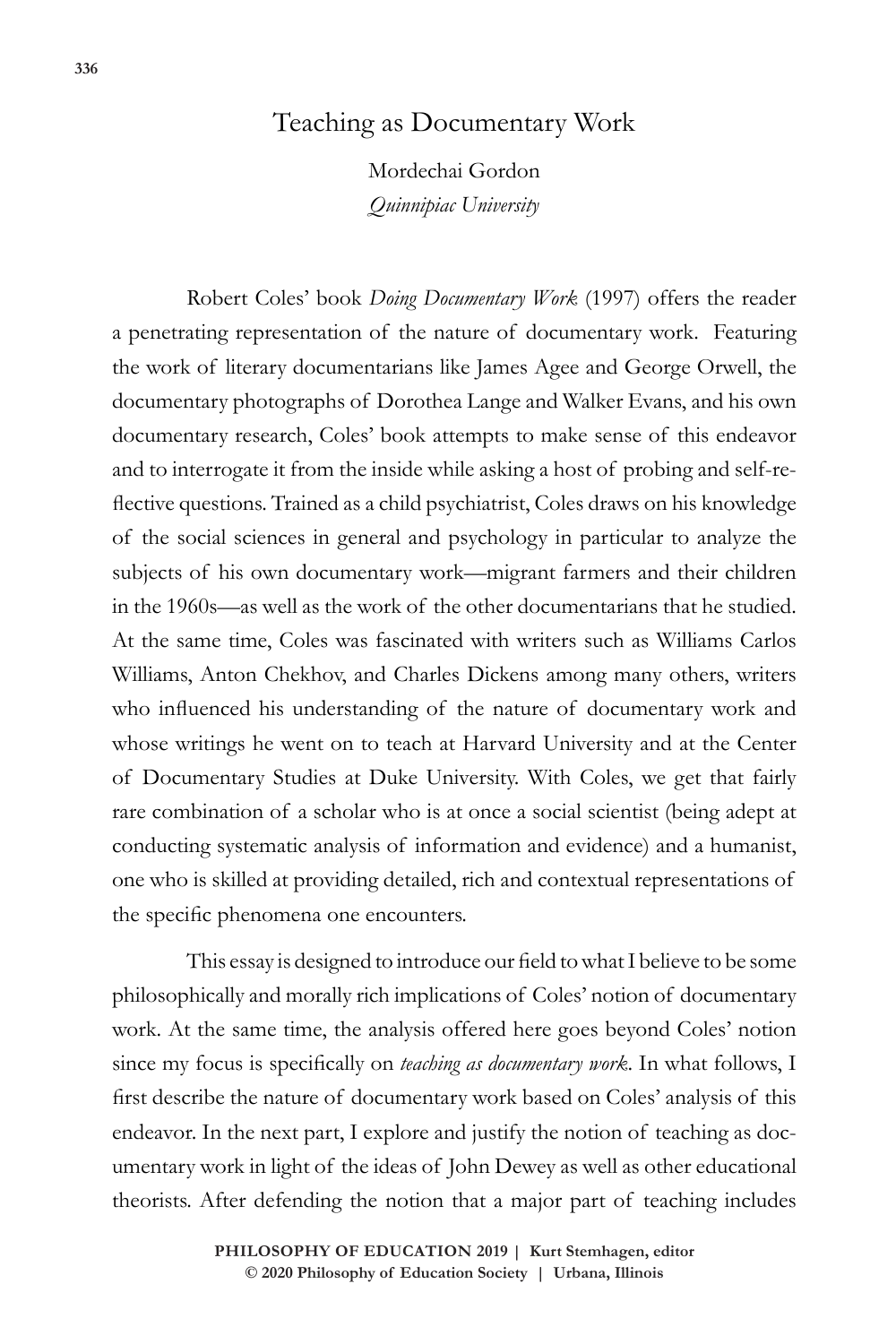engaging in documentary work, I examine how teaching is different from the other documentary vocations that Coles discusses. I argue that, unlike other documentary vocations, teaching demands positioning oneself in a location that is morally implicated. The final part of this paper begins to address the question: how can teachers perform their documentary duties honorably?

## THE NATURE OF DOCUMENTARY WORK

In the Introduction to *Doing Documentary Work*, Coles lays out the tension between the social sciences and the humanities, a tension that those engaged in documentary work need to learn to navigate. Coles writes that:

> The word *documentary* certainly suggests an interest in what is actual, what exists rather than what one brings personally, if not irrationally, to the table of present-day actuality. Documentary evidence substantiates what is otherwise an assertion or a hypothesis or a claim. A documentary film attempts to portray a particular kind of life realistically; a documentary report offers authentication of what is otherwise speculation. Through documents themselves, through informants, witnesses, participants, through the use of the camera and the tape recorder, through letters or journal diaries, through school records, court records, hospital records, or newspaper records, a growing accuracy with respect to a situation, a place, a person or a group begins to be assembled.<sup>1</sup>

For Coles, then, documentary work—whether a film, a written report, or a journal article—entails a search for something factual, something that the documentarian can authenticate with evidence, witnesses and records.

However, Coles also emphasizes that the documentarian always approaches one's documentary work from a particular vantage point and with one's own values, preferences, and sensitivities—all of which shape to a certain extent how one approaches and interprets this work. Coles writes that "each of us brings, finally, a particular life to the others who are being observed in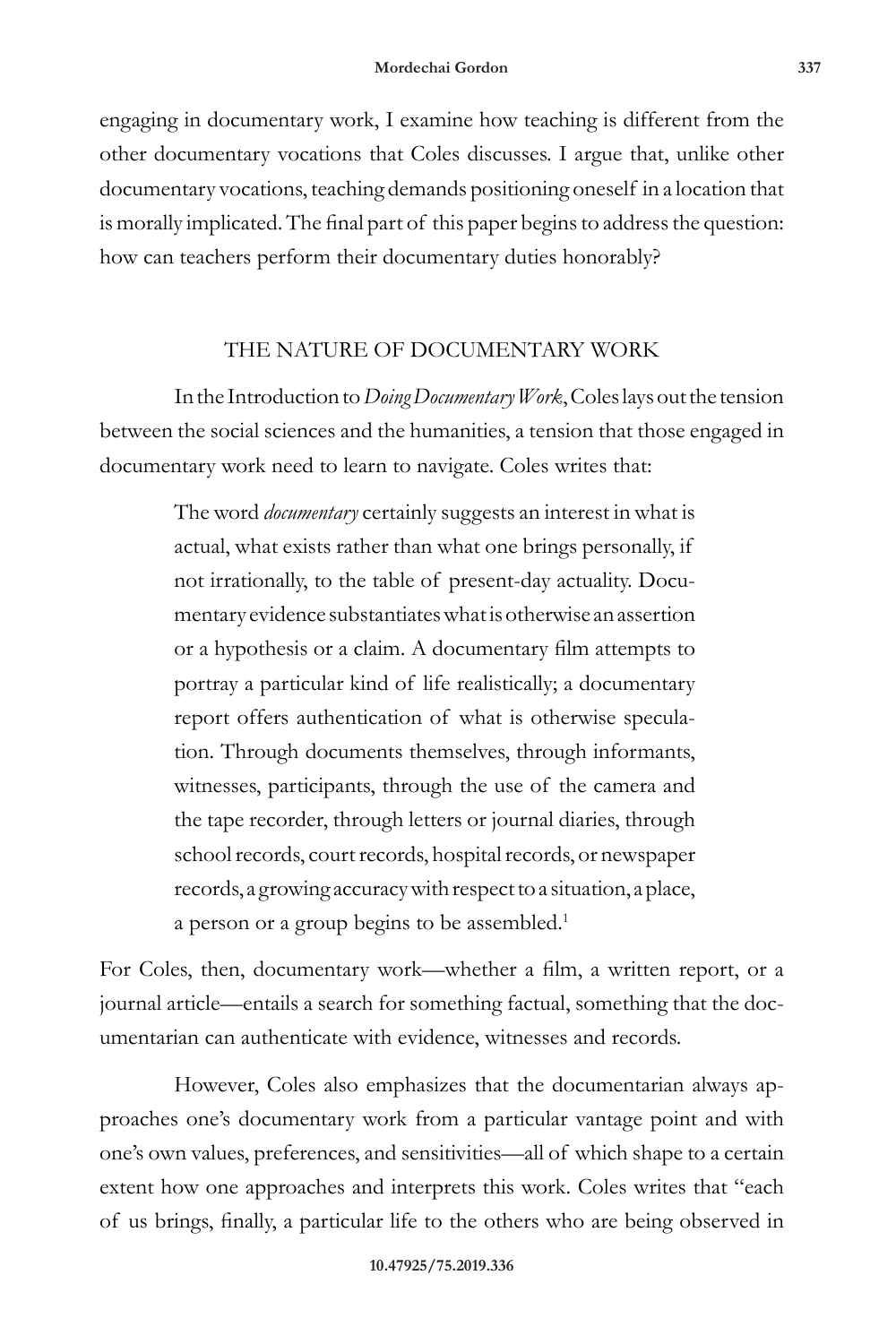documentary work, and so to some degree, each of us will engage with those others differently, carrying back from such engagement our own version of them."2 Thus, Coles recognizes that although documentary work aims to expose and record some "objective" reality that has not received enough attention, the search for objectivity is always caught up with our subjective passions and idiosyncrasies. Indeed, for Coles, a great deal of what made literary documentarians like Agee and Orwell so successful is that they were skilled at moving back and forth and incorporating the demands of objectivity with those of subjectivity. They were skilled, in other words, at integrating:

> The tone a first-person narrative offers as against one executed in third person; a voice seeking to be contemplative, considered, as against one aiming for passionate persuasion, or advocacy, or denunciation; a distanced, analytic posture as against a morally engaged or partisan one ... 3

Negotiating the tension between the demands of objectivity and those of subjectivity is certainly not easy to achieve for anyone engaged in documentary work. Coles demonstrates that even skilled documentarians like Agee and Orwell would sometimes struggle with this challenge when they diverged into emotional outbursts and diatribes in their writings. Nevertheless, Coles rightly insists that we need to acknowledge that even the most abstract, dispassionate and quantitative-based documentary work ultimately relies on an individual (subjective) interpretation and evaluation of the data that is presented. That is, presenting data always entails *choices* about issues such as what information matters, how to organize it, and what needs to be emphasized versus what can receive cursory attention. In Coles' words, "the issue, finally, becomes one of judgment, and thereby a subjective matter: an opinion of someone whose mind has taken in all that information, that documentation, and then given it the shape of sentences, of words used, with all of their suggestive possibilities."4 Even a documentary report, which relies heavily on numbers and statistics, will have to attend to issues of choice, emphasis, interpretation, and judgement when the author needs to present this data in a way that others can access and understand.

Aside from his keen observations about the nature of documentary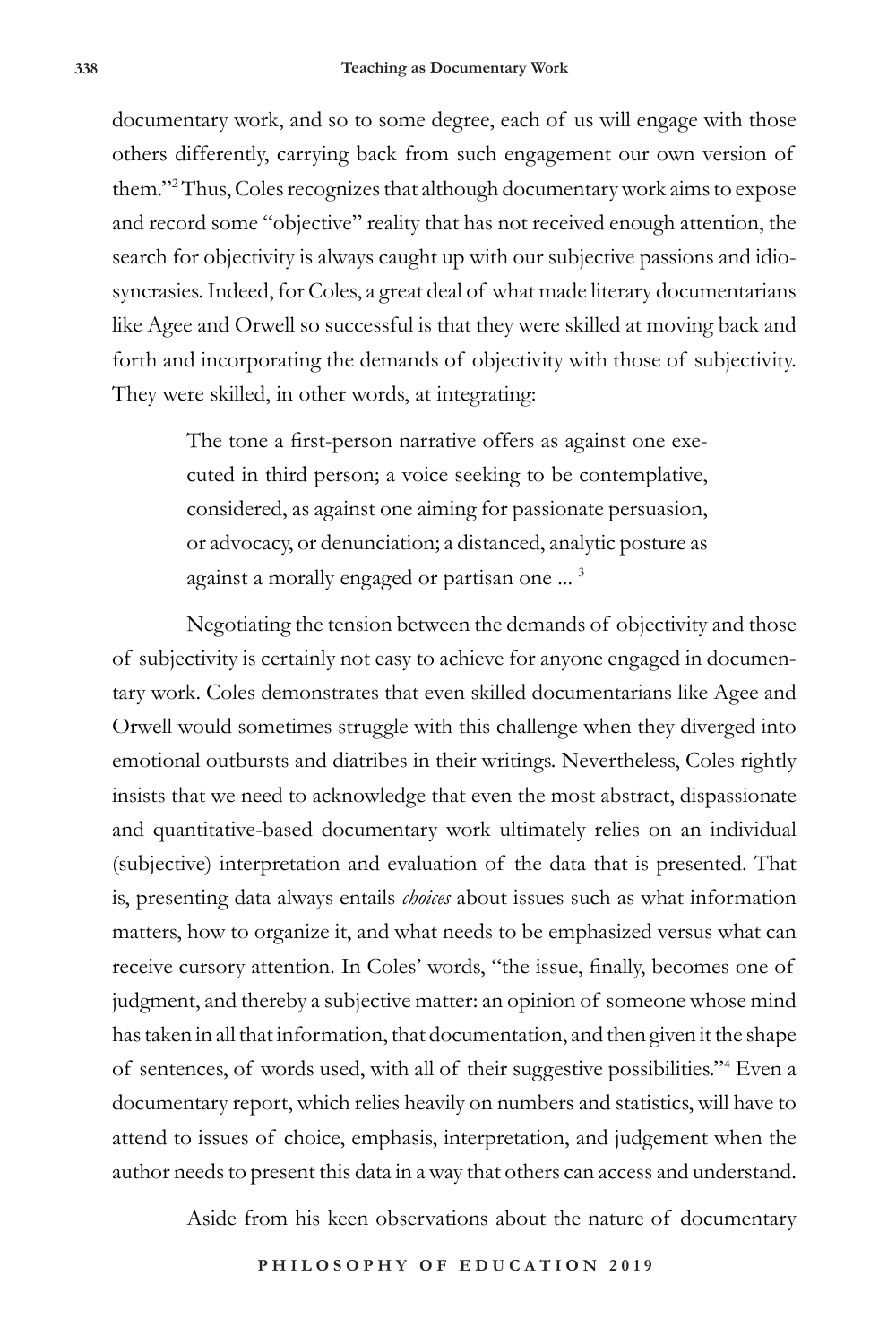work, what I personally find so compelling about Coles' analysis are the philosophical and moral questions that he raises and wrestles with regarding this work. For instance, in the Introduction to *Doing Documentary Work*, Coles asks: what kind of work are we doing, and to what purpose? Later in the book, in the chapter on moral and psychological tensions, he eloquently raises a series of probing ethical questions:

> How ought we regard ourselves, with what degree of scrutiny of our motives and our manner, of why we go where we do, and how we behave while there? ... What, if anything, do we owe those we have "studied," whose lives we have gone to document? ... Is it "exploitative" to do documentary work, to arrive on a given scene, ask for people's cooperation, time, energy, and knowledge, do one's "study" or "project," and soon enough, leave, *thank yous* presumably extended? How can we do such work honorably, so that those observed get more closely, explicitly connected with it?<sup>5</sup>

### TEACHERS' DOCUMENTARY WORK

Unfortunately, Coles, his eloquent discourse notwithstanding, did not develop the notion of teaching as documentary work even as he reminds us that the word "document" originally meant to *teach* or *instruct*. Suggesting that teachers, much like photographers, historians and journalists, can be considered documentarians, he wrote that "to take stock of others is to call upon oneself—as journalist, a writer, a photographer, or as a doctor or a teacher."6 Likewise, when he characterized the nature of documentary work as attempting to depict and provide verification for actual phenomena, Coles included school records as one type of evidence that documentarians rely on. Moreover, when discussing the work that he does with his own university students who were conducting documentary studies in various field locations, Coles mentioned that some of them were working in "ghetto" schools. Still, Coles' book does not provide the reader with much insight about what it means to do documentary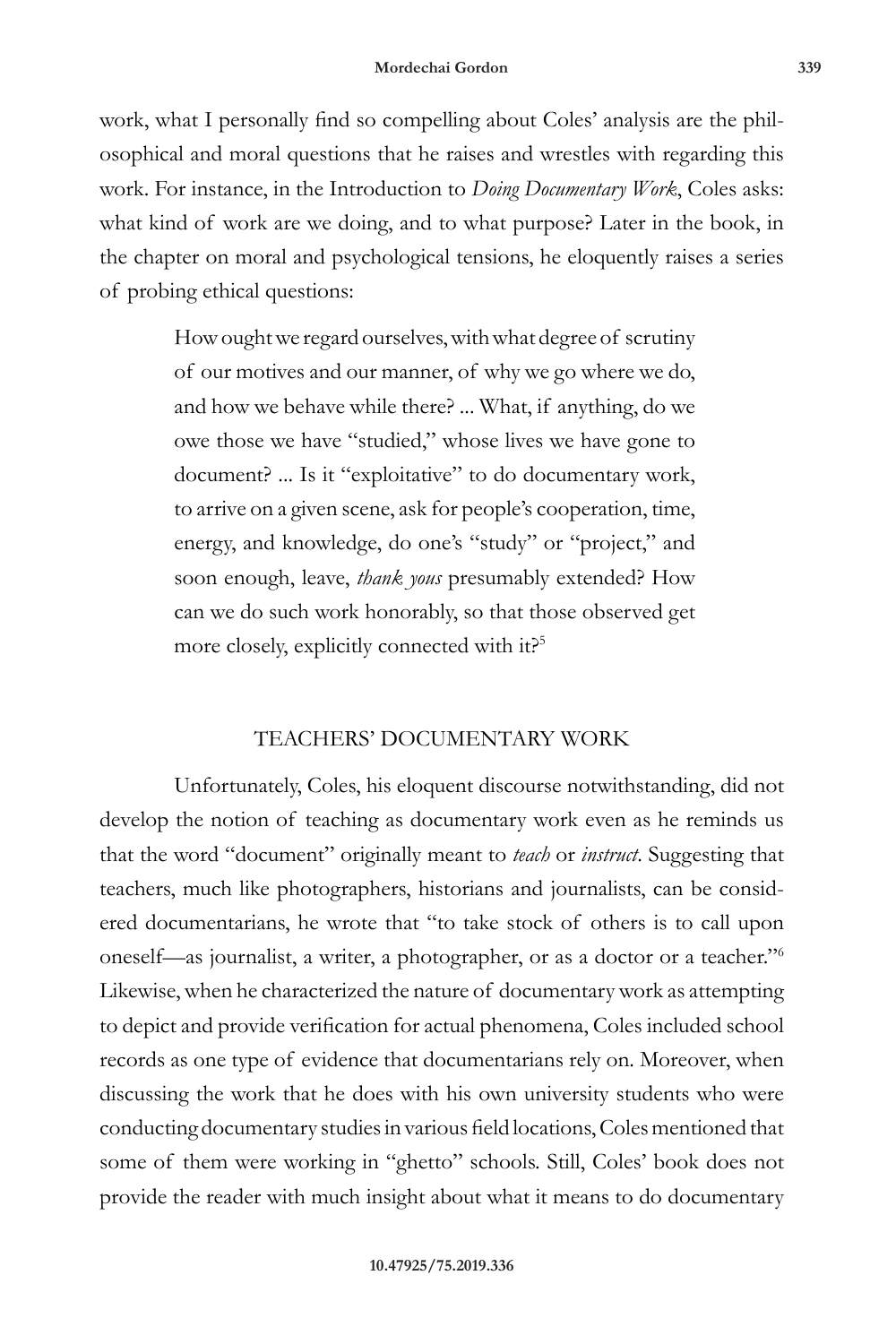work as a teacher.

Of course, teachers fulfil a myriad of complex roles and responsibilities from delivering content to managing their classrooms and from communicating with parents, colleagues and administration to assessing and documenting student progress among many other duties. With respect to the latter responsibility, namely, teachers doing documentary work, the first question that needs to be addressed is: what does it actually mean for teachers to do this work and to what end? From an optimistic standpoint, to refer to teachers as doing documentary work is to focus on the aspect of this vocation that involves using their research and thinking skills to analyze student performance and make improvements in their teaching based on the evidence.

A current example of teachers doing documentary work is all of the data teams that have been established in many public schools and the data-based decision-making that informs the work of these teams. Data teams refers to groups of teachers (like grade-level or subject teams) who investigate issues like student performance data, both formative and summative, while rethinking their learning needs based on the evidence. In a 2011 U.S. Department of Education report on "Teachers' Ability to use Data to Inform Instruction,"<sup>7</sup> the researchers studied the specific skills that experts deemed to be important for teachers in order to understand what their students know, how students perform individually and as a group, what areas of their instruction need improvement, and how to group students and apply tailored strategies. The results of this study concluded that there are five skills that teachers needed to acquire in order to do good documentary work including:

- Find the relevant pieces of data in the data system or display available to them (*data location*)
- Understand what the data signify (*data comprehension*)
- Figure out what the data mean (*data interpretation*)
- Select an instructional approach that addresses the situation identified through the data (*instructional decision making*)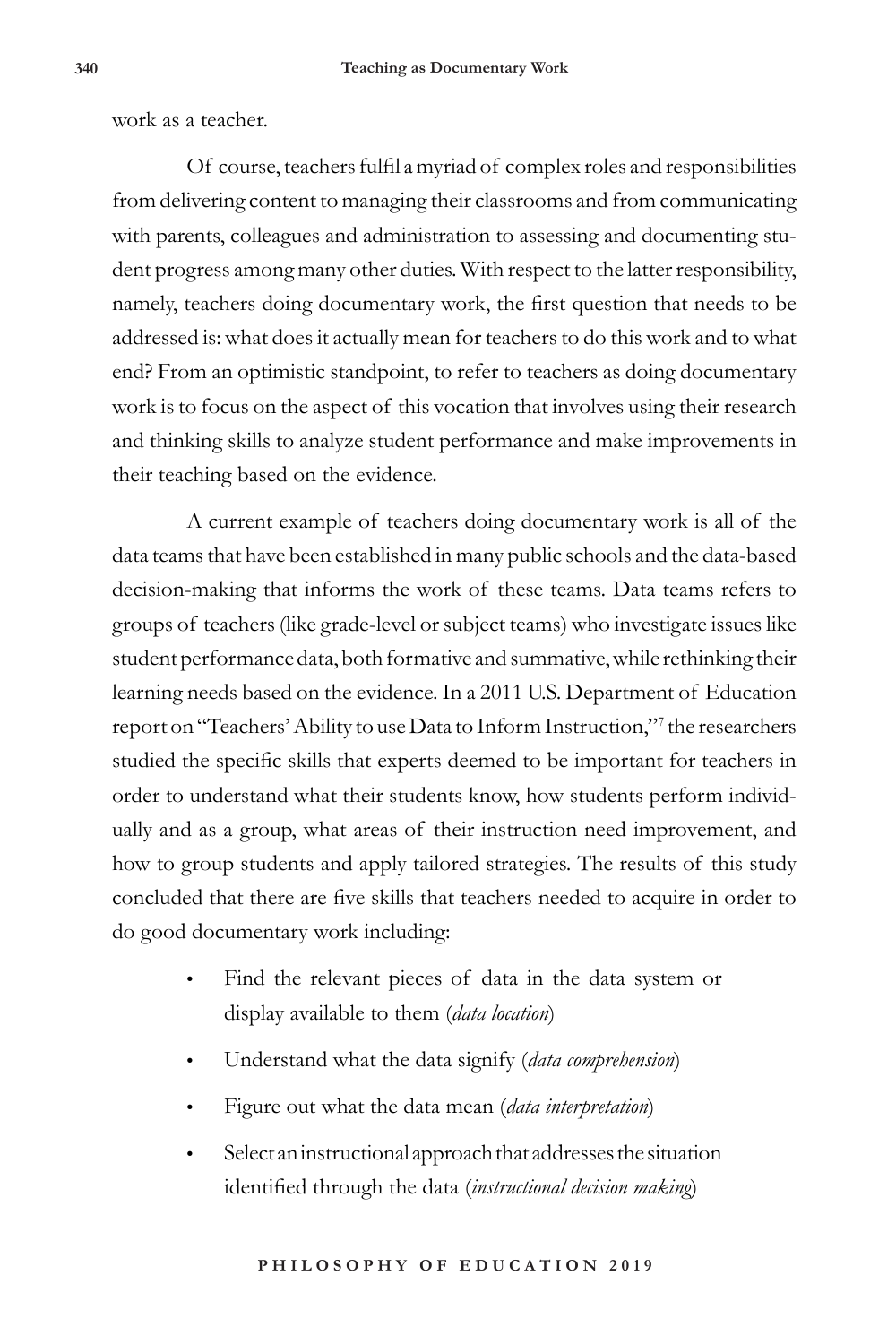Frame instructionally relevant questions that can be addressed by the data in the system (*question posing*) 8

The authors of this report go on to explain these skills, noting that data location skills are necessary for identifying information that will be used to inform teachers' decisions about students. "Data comprehension skills, such as understanding the meaning of a particular type of data display (e.g., a histogram) or representing data in different ways, are necessary for figuring out what data say. Data interpretation skills are required for teachers to make meaning of the data."9 In short, data-based decision-making requires teachers to be able to display a host of higher order cognitive skills including: identifying the relevant information, analyzing and interpreting this information, posing good questions that arise out of the information that was collected, and designing helpful interventions that address the problematic situations.

Given this admittedly generous reading of data-based decision-making, doing documentary work in teaching entails adopting the mindset of a teacher researcher and reflective practitioner, a mindset that can help new teachers and teachers in general approach their craft as learners, ones who are open to making adjustments and changing course based on analysis of the best available evidence when something is not going right. Of course, the notion that teaching is an intellectual and researched-based vocation and that teachers need to become reflective practitioners is not really new and can be traced back at the very least to John Dewey. In several of his works, Dewey emphasized that teachers need to engage in research, thinking, and investigation to improve the quality of their instruction and their students' learning. For instance, in the chapter on "Thinking in Education" in *Democracy and Education*, Dewey wrote that:

> The sole direct path to enduring improvement in the methods of instruction and learning consists in centering upon the conditions which exact, promote, and test thinking. Thinking is the method of intelligent learning, of learning that employs and rewards mind.10

Dewey clearly recognized more than 100 years ago that in order to enhance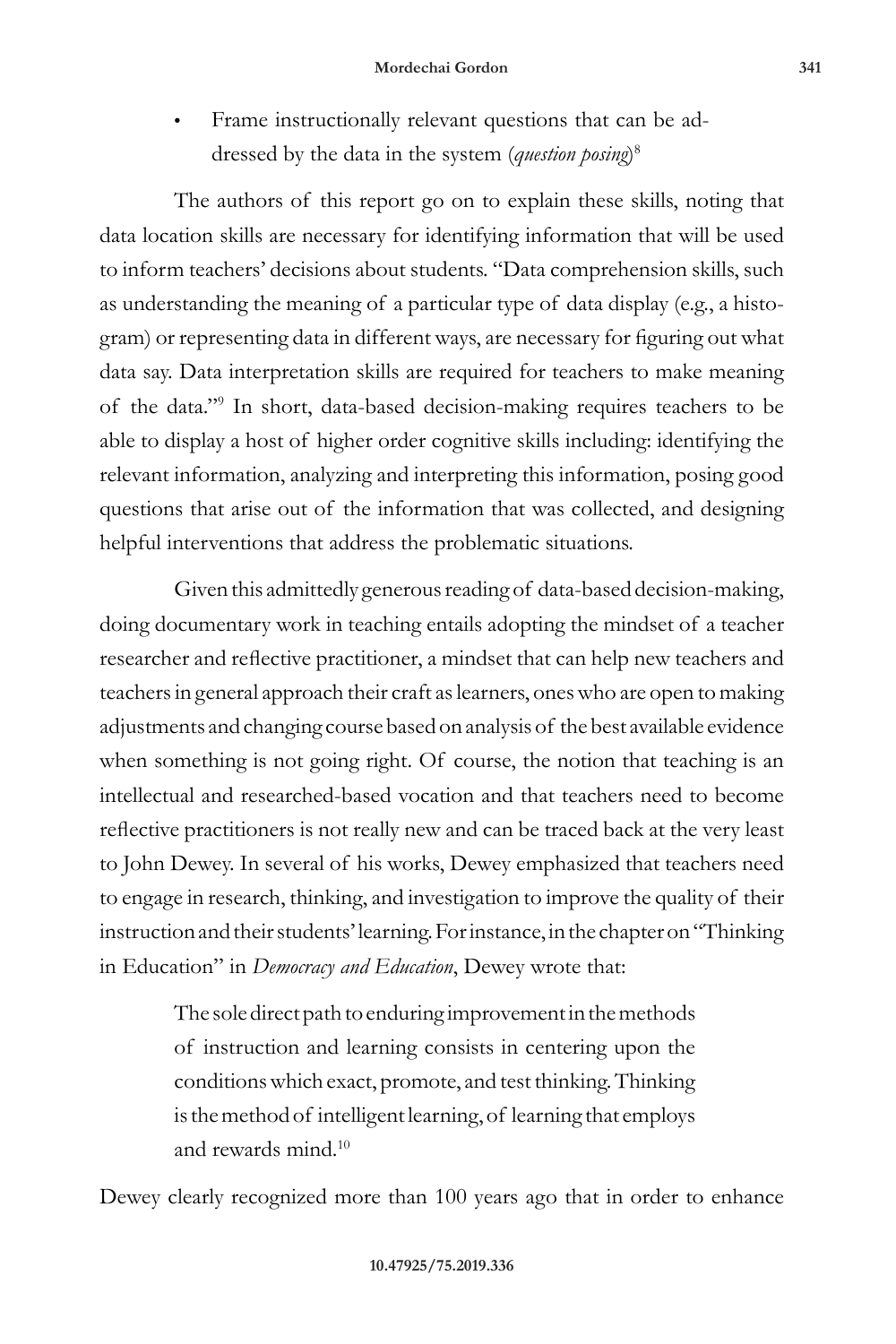their methods of instruction and help students learn better, teachers will need to continuously reflect on their practice, test their assumptions, and revise their lessons based on the feedback that they get from students.

A generation later, in his book *Experience and Education*, Dewey further developed the notion that good teachers need to take responsibility for investigating their students, subject matter and pedagogy. In this book, Dewey emphasized that educators had the power to regulate the "objective conditions" of the learning process, that is, the content, methods and experiences that students were exposed to in their lessons. Dewey noted that:

> Responsibility for selecting objective conditions carries with it, then, the responsibility for understanding the needs and capacities of the individuals who are learning at a given time. It is not enough that certain materials and methods have proved effective with other individuals at other times. There must be a reason for thinking that they will function in generating an experience that has educative quality with particular individuals at a particular time.<sup>11</sup>

To be sure, Dewey did not refer to this aspect of a teacher's vocation as doing documentary work. Yet, it seems to me that when he talks about the need to select and monitor objective conditions, he means something very similar to what I have called teachers' documentary work—*the ability to use their research and thinking skills to analyze student learning and make adjustments in their teaching based on the evidence*.

More recently, educators such as Donald Schön and Joe Kincheloe have also emphasized the documentary aspect of teaching. Both Schön and Kincheloe highlight the integral connection between teaching and research as well as the importance of teachers becoming reflective practitioners. Schön argued that all professionals, including teachers, need to develop the ability to research and engage in reflective practice as a major part of their vocational preparation:

> The development of action science [research] cannot be achieved by researchers who keep themselves removed from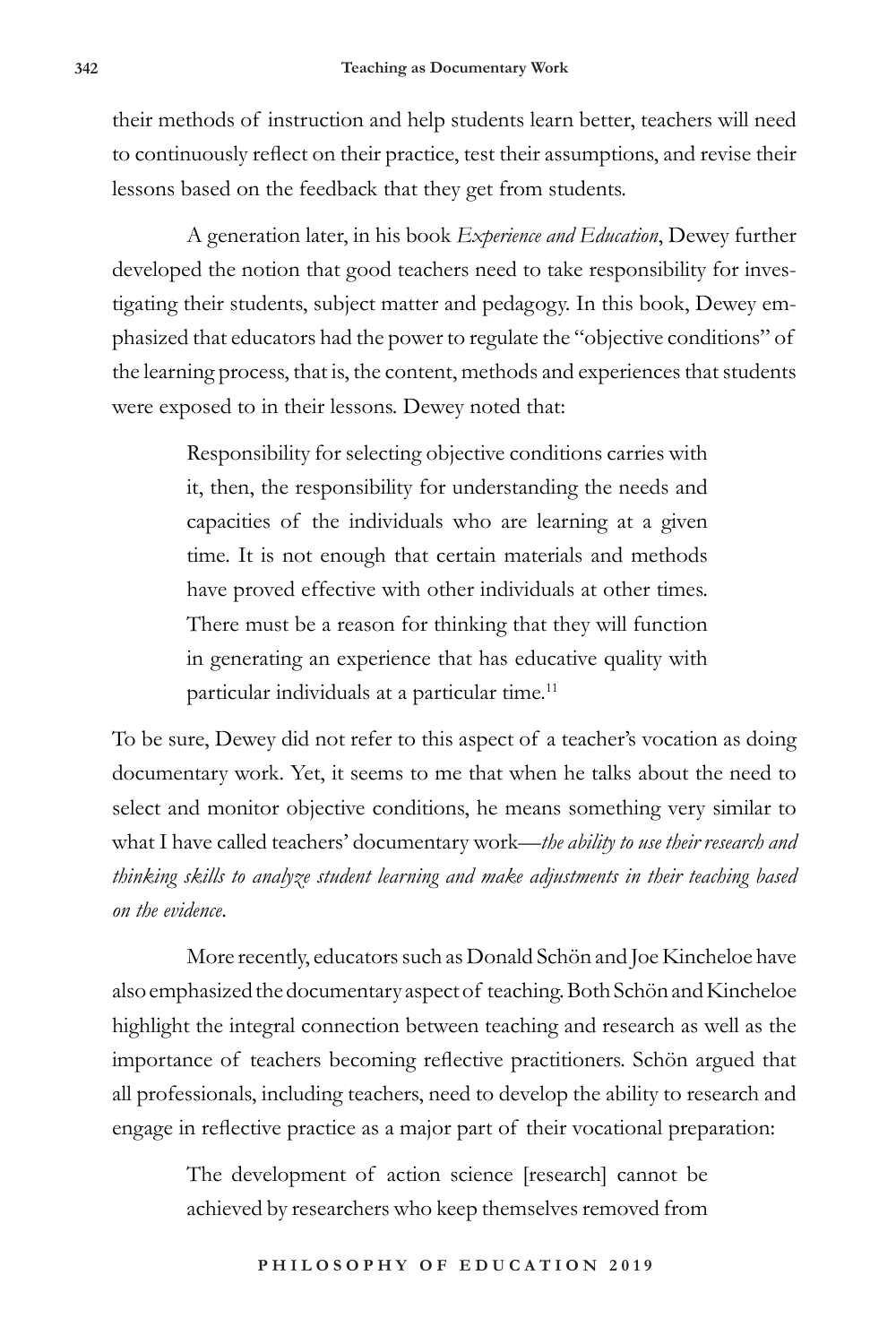the contexts of action, nor by practitioners who have limited time, inclination or competence for systemic reflection. Its development will require new ways of integrating reflective research and practice.<sup>12</sup>

Kincheloe echoes Schön's view that teachers need to become researchers in their own classrooms and that they need to develop the habit of questioning and critically reflecting on their practice. Kincheloe correctly laments the fact that "too much teacher education focuses student attention on short-term survival skills that do not offer the prospective teachers frames for examining their own teaching or subjecting their own and their school's practices to questions of educational purpose or social vision."13

### TEACHING VERSUS OTHER DOCUMENTARY VOCATIONS

Although Coles rightly suggests that teaching, much like photography or journalism, can be considered documentary work, there are limits to the analogy between teaching and the other documentary vocations he features in his book. For one, as mentioned above, the documentary aspect of teaching is only one, albeit essential, of numerous functions that teachers perform on a daily basis. There are many important roles and responsibilities that teachers have—like communicating information to students and parents or facilitating a classroom discussion—that are not really documentary in nature. In the case of documentary photography, film or journalism, the primary purpose of these endeavors is to document, visually, orally or with words, some aspect of reality that has not received enough attention. Teaching, on the other hand, is not first and foremost aimed at documenting student work or their progress over time, but rather at facilitating student learning and stimulating their cognitive, social and moral development. The former seeks to create a permanent record or artifact of an issue or problem and is, therefore, product oriented. The latter is much more dependent on the process in that it strives to help students *discover* and *understand* aspects of the world and themselves with which they are unfamiliar.

Another difference between teaching and the other vocations that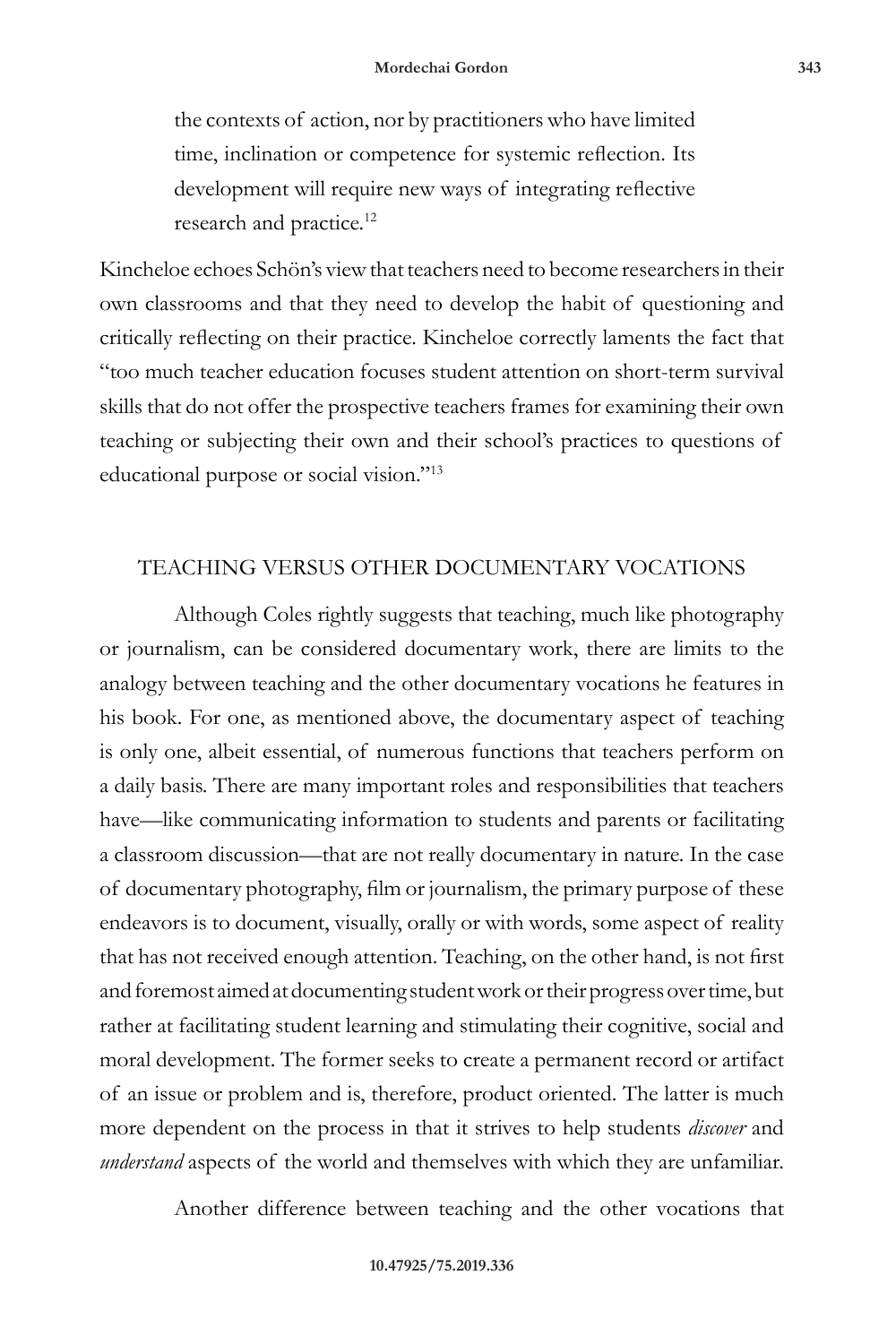Coles refers to in his study pertains to the point he made earlier about the need for documentarians to incorporate the demands of objectivity with those of subjectivity. For Coles, documentary photographers or journalists ought to be skilled at moving back and forth between providing a dispassionate, factual account of the evidence and offering a personal interpretation and judgement of this evidence. However, in teaching, what is at stake is not so much finding the right balance between the factual and the personal or being adept at moving back and forth between these two aspects of the profession. For teaching, unlike the other documentary vocations Coles discusses, is continuously implicated in the subjective, meaning that teachers cannot ever really set aside or abandon their personal involvement in their work with students. To use a photography metaphor, documentarians normally need to "zoom out" in order to evaluate the evidence they have collected. Yet, teachers have this unique position of being, at once, zoomed in and out. Teachers who are doing documentary work can never really remove themselves from an engaged, participatory perspective in the same way that photographers or journalists routinely do.

To be sure, the documentary photographer, filmmaker and journalist can also participate in their study and get involved with the subjects whose story they are trying to tell. But in their case, the participation or involvement is limited and temporary; it typically consists of relatively casual connections and generally concludes when the project the documentarian is working on comes to an end. In contrast, teachers, whether they are engaged in documentary work or in other aspects of teaching, are constantly and intimately involved as co-participators with their students' learning. The difference between the participatory role of teachers and those of the other documentarians that Coles discusses is related to his notion of *location* (though I am not sure that he appreciated this difference). Coles' notion of location hinges on the question: where is the documentarian located *vis* à *vis* the subjects that he or she is studying? In Coles' words:

> Where we locate ourselves with respect to our vantage point as documentarians will tell us not only about what (whom) we'll see, but who we, the viewers, are—the lives that enabled or encouraged us in one direction prevented us surely or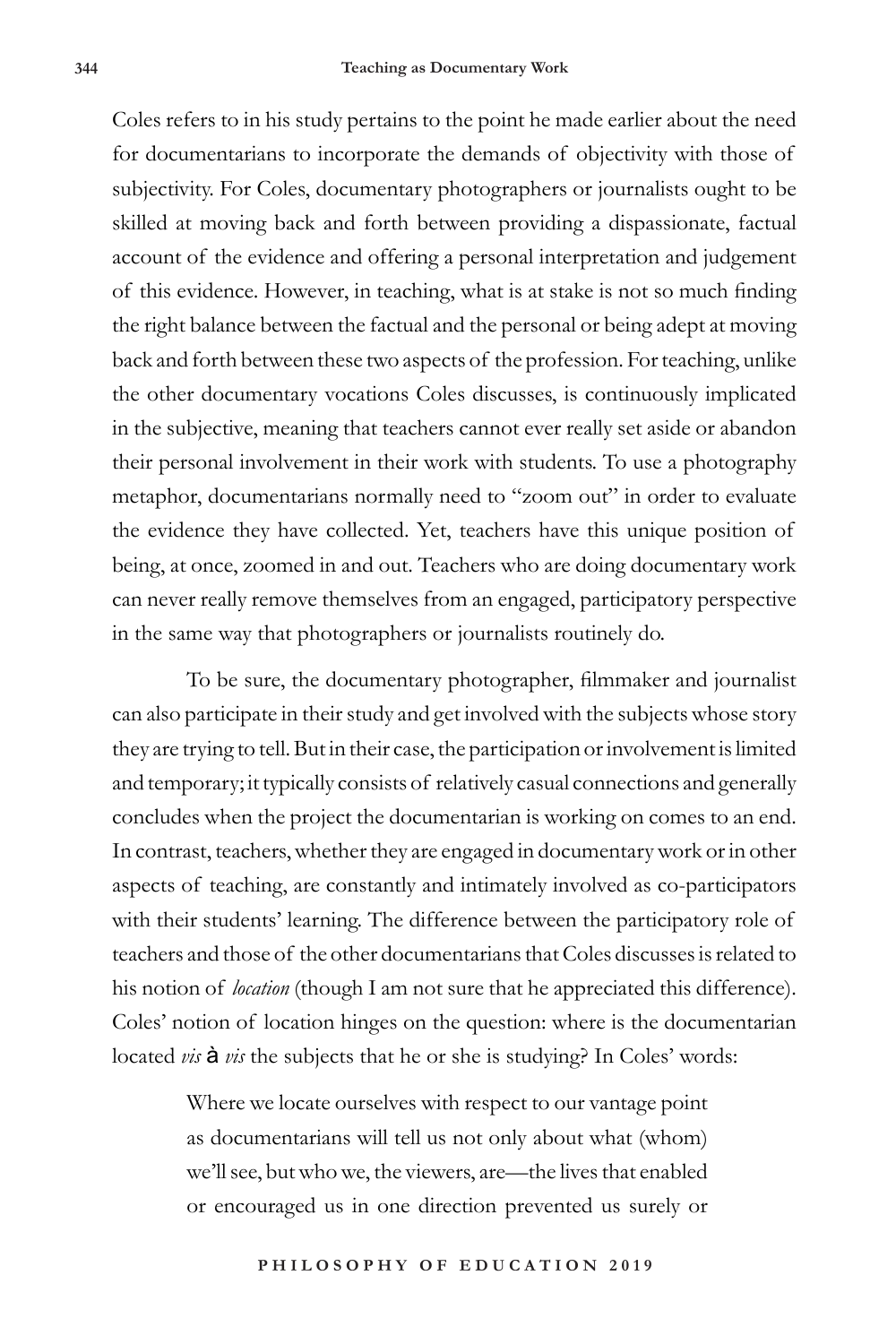sorely from pursuing another direction  $\ldots$ <sup>14</sup>

Here, Coles seems to be suggesting that documentarians always choose to locate themselves in a particular place and perspective (location) in the world, a location that shapes not only their understanding of the subjects they are studying but their awareness of themselves as researchers. His analysis suggests two important insights relevant for those interested in doing documentary work: first, that documentarians' specific location in the world has a significant impact on the way in which they view and interact with their subjects; and second, that this location also influences the documentarians' self-conception, their sense of who they are as persons and investigators. Yet Coles did not explore the implications of these insights for the issue of the difference between teaching and the other types of documentary work that he discusses. That is, despite its astuteness, Coles' analysis doesn't acknowledge the fact that a teacher's location, ideally speaking, is always engaged and partisan (i.e. concerned with her students' well-being and flourishing) and that a distanced and detached perspective can seriously undermine the teacher-student relationship, not to mention the latter's learning. My point is that teaching, unlike the other documentary vocations analyzed by Coles, *necessitates* a location that is morally involved and implicated with one's students. The final part of this essay will further develop this notion of teaching as embodying a morally implicated location.

#### MORALLY IMPLICATED LOCATIONS

The notion of teaching as embodying a morally implicated location is not really a new idea and indicates that teachers' work in general is caught up with a myriad of explicit and tacit moral attitudes, decisions and dilemmas. In fact, in the last couple of decades, several books and numerous articles have been written that address this issue in different ways and from a variety of perspectives.15 One classic example is Philip Jackson's, Robert Boostrom's and David Hansen's well-known book *The Moral Life of Schools*, which analyzes in depth the hidden ethical dimensions of schooling. For instance, Jackson, Boostrom, and Hansen consider teachers' facial expressions from a moral perspective, noting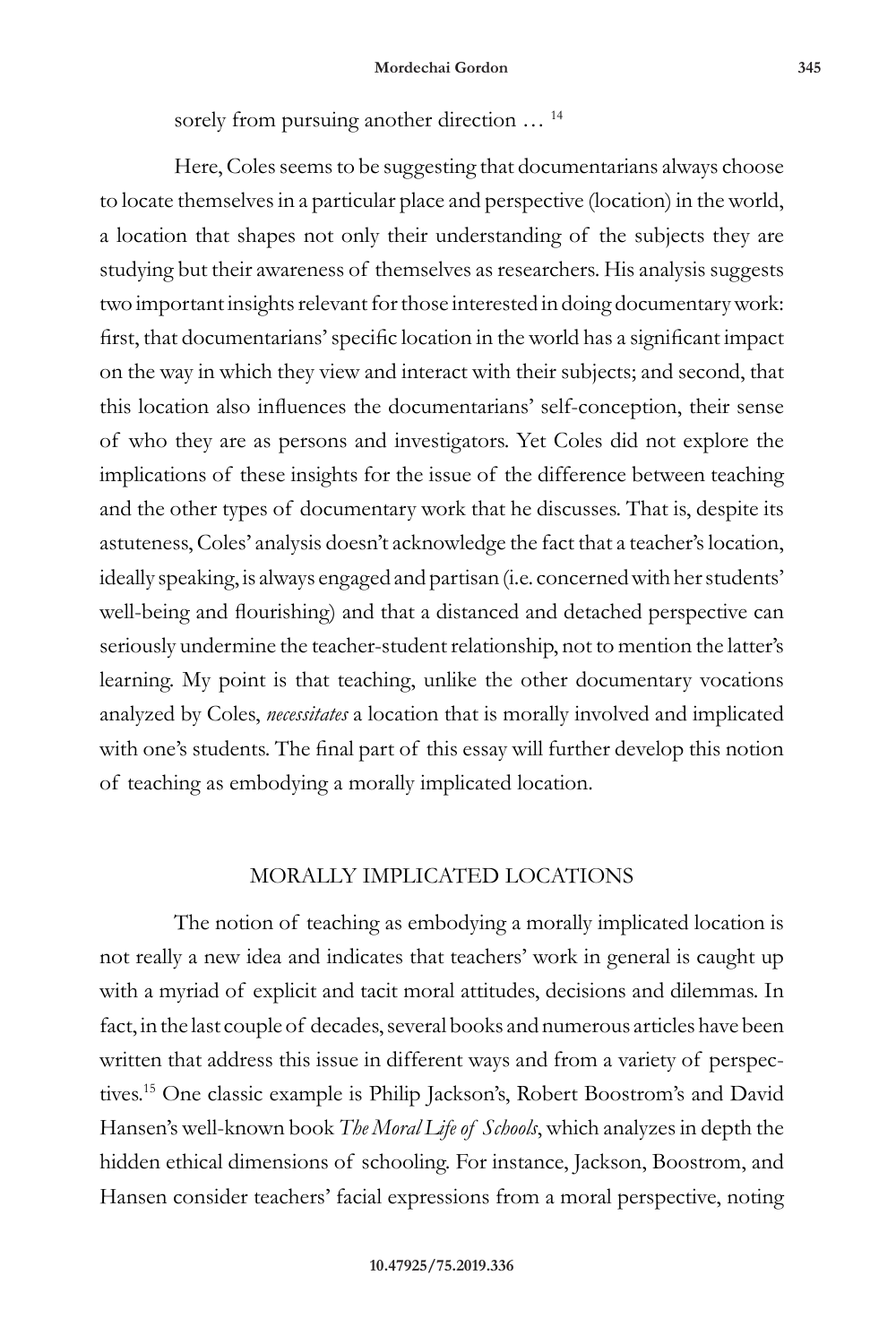that these expressions are significant because they communicate a great deal about the value of what is going on in the classroom:

> Looks of kindness, impatience, good humor, sternness, incredulity, indignation, pity, discouragement, disapproval, delight, admiration, suspicion, disbelief— … are all part of a teacher's normal repertoire of expressions that routinely come into play in the course of teaching a lesson or managing a class activity. All convey a moral outlook of one kind or another whose focus is on what the class as a whole and its individual members say and do.<sup>16</sup>

In short, teachers' facial and bodily expressions in general can be seen as a moral commentary on the activity in which teachers and students are engaged in, a commentary that is typically implicit rather than explicit.

Thus, to say that teaching embodies a "morally implicated location" is to claim that, unlike other vocations, education is continuously entangled with ethical concerns and issues. The problem is that all too often we neglect to acknowledge, as the quote above suggests, that teachers' everyday decisions, attitudes and actions have significant moral implications. My point is that because of its emphasis on the *inherent subjectivity of documentary work* and *the need for documentarians to acknowledge their specific location* Coles' concept can help remind us of the need to foreground the moral dimensions of teaching. In emphasizing the moral aspect of teaching, Coles' notion of documentary work brings to mind David Hansen's concept of bearing witness, which also involves carefully attending to and "a strong normative commitment to the worthwhileness of the work" happening in classrooms.<sup>17</sup> What I find particularly promising about the notion of *teaching as documentary work* is that it highlights the fact that even when teachers perform seemingly mundane documentary duties (e.g. collecting and analyzing student data), those duties need to be informed by sound moral considerations. Indeed, Coles insists that any documentary work should be guided by ethical ideals and questions:

What kind of moral or psychological accountability should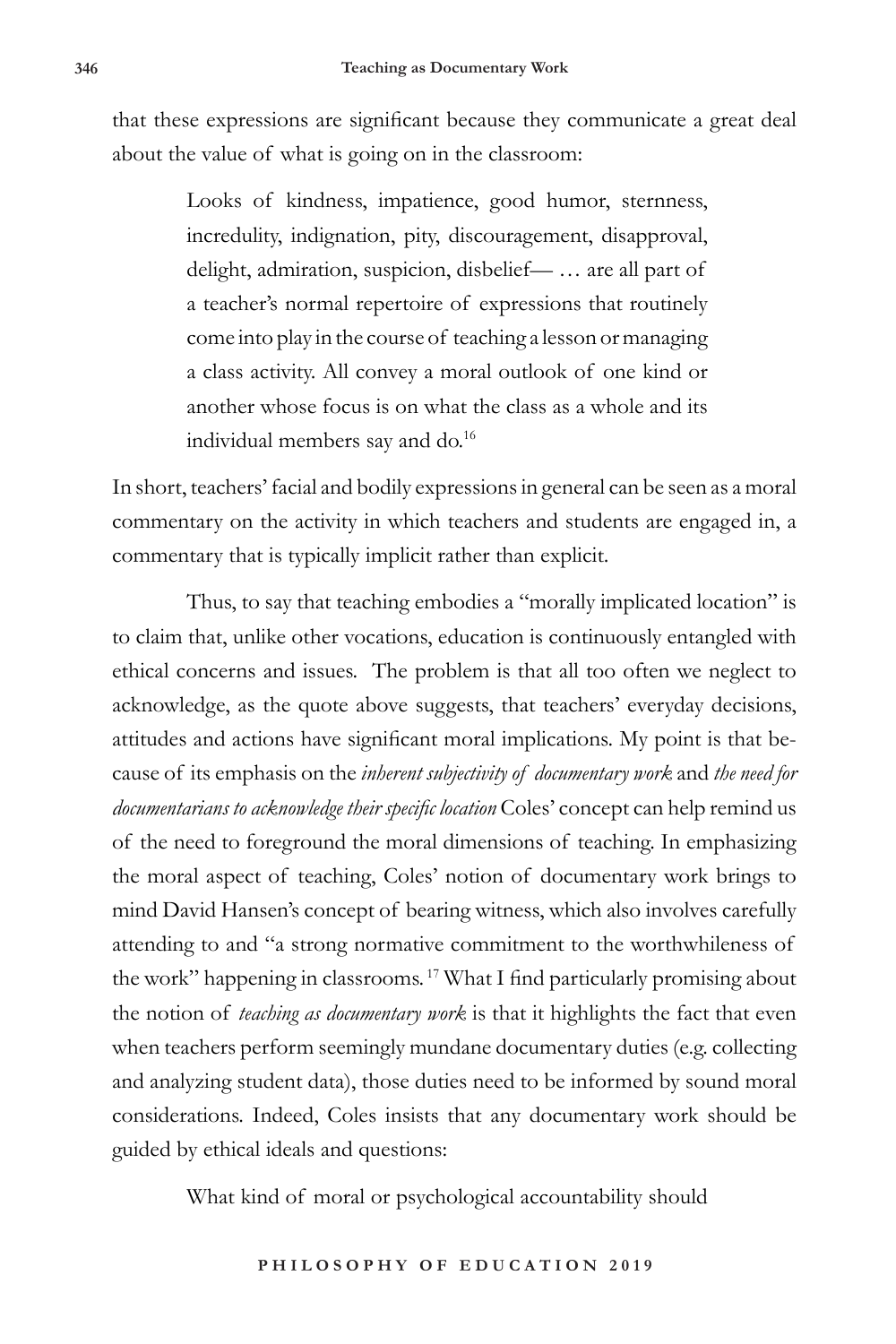we demand of ourselves, we who claim to social idealism, or to a documentary tradition that will somehow (we hope) work toward a social good—expose injustice, shed light on human suffering, or contribute to a growing body of knowledge stored in libraries, in museums, in firm studios?<sup>18</sup>

In an educational context, Coles' question points to the need to investigate how teachers can perform their documentary duties honorably, with an eye toward decency and social justice. Put succinctly, what does it mean for teachers to be morally accountable for their students? Needless to say, there is no neat and easy solution to this question. Here, I would like to consider just one example that illustrates what attending to the moral dimension of teachers' documentary work might look like in practice. In his article "Attending to Ethical and Moral Dispositions in Teacher Education," Richard Osguthorpe attempts to "provide a starting point for gaining a professional consensus on a set of guidelines for attending to dispositions in teacher education."19 The kind of dispositions that Osguthorpe has in mind—like respect, fairness, and compassion—are ones that most people consider to be morally beneficial for human beings in general and teachers in particular. The problem, according to Osguthorpe, is that most of the time we attempt to assess these dispositions or traits in isolation rather than trying to evaluate them "in relation to the manner in which a teacher candidate interacts with students *respectfully*, grades tests *fairly*, and talks with parents *compassionately*."20 For him, the challenge is one of designing teacher education programs that connect content knowledge and methodological competence with a moral approach to educating students. Osguthorpe's own research suggests that "the development of disposition appears to require active participation on the part of the teacher candidate, including some form of self-assessment and reflection at regular intervals throughout a teacher education program."21

Applying Osguthorpe's insights to the question—*how can teachers perform their documentary duties honorably?* —we can begin to see that teachers will need to move away from the notion that documentary work (like collecting and analyzing student data) is a task that teachers do *on or about their students*. Instead, teachers'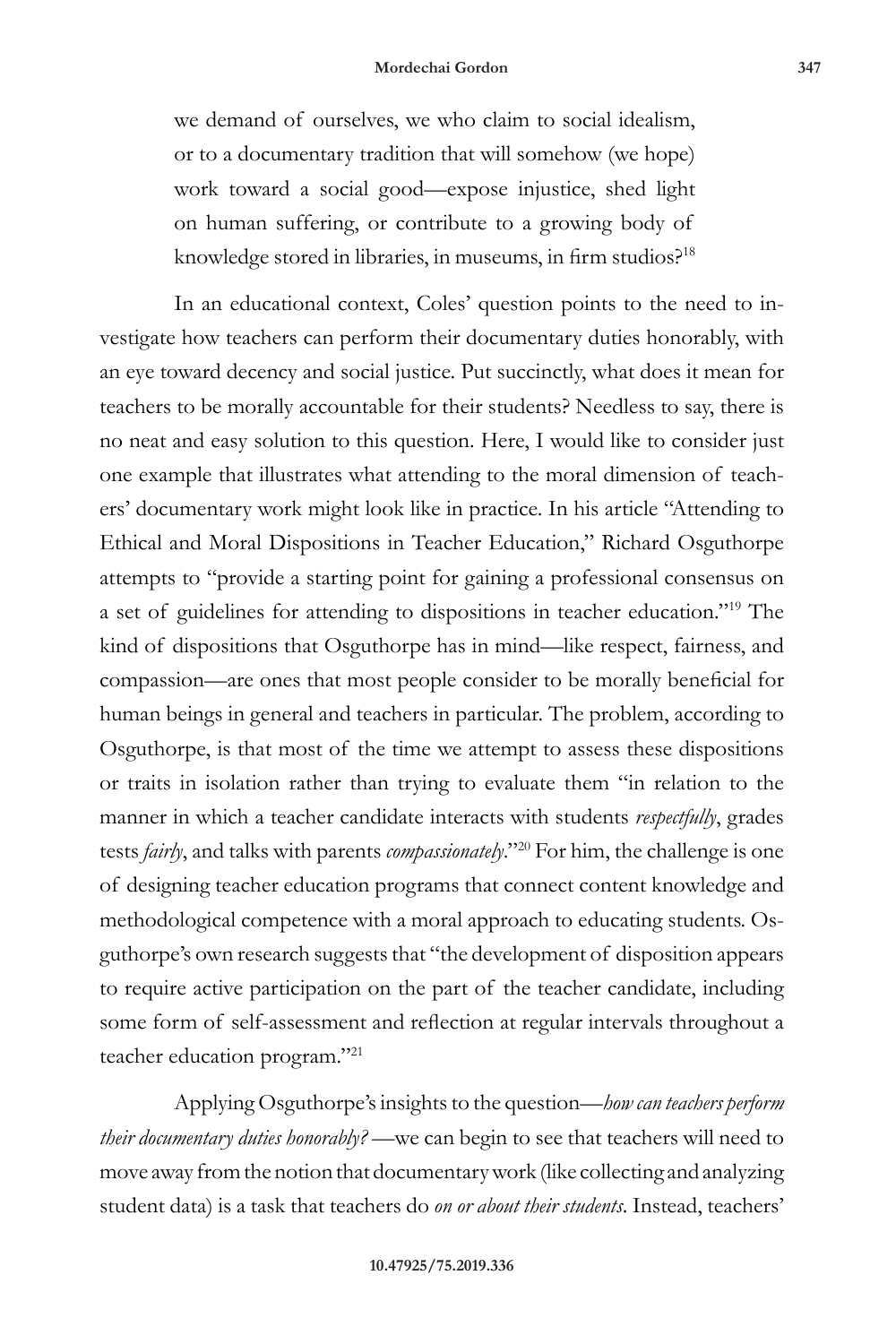documentary work needs to be conceptualized as work that teachers do *with and for* their students. Ideally, student data should not be viewed as an object that is collected and then analyzed in isolation from the students who provided this data. From a moral perspective, teachers' documentary work implies that teachers ought to actively involve their students as co-participators in the data collection and analysis process. This approach to documentary work would encourage students to become genuinely invested in understanding their own strengths and weaknesses. Such an approach also means that students would have ample opportunities to monitor and self-evaluate their own work on an ongoing basis. Students' self-evaluations could be used in conjunction with teachers' evaluations as a way to initiate a conversation with their students about their learning and development over time. In this way, the traditional, unidirectional model, based on *only* teachers grading and evaluating students, could gradually be supplemented by a more democratic and ethical approach to documentation and assessment. I envision that such an approach to data collection and assessment could have numerous educational and moral benefits like getting students to be more engaged in their own learning and improving the relationship between teachers and students. At the very least, it seems to me that teachers who approach their documentary duties in this way are attempting to heed Coles' counsel to do this work honorably and morally.

- 2 Ibid., 5.
- 3 Ibid., 27-28.
- 4 Ibid., 21.
- 5 Ibid., 74 & 76.
- 6 Ibid., 8.

- 8 Ibid., viii.
- 9 Ibid.

10 John Dewey, *Democracy and Education* (New York: Free Press, 1916), 153.

<sup>1</sup> Robert Coles, *Doing Documentary Work* (New York: Oxford University Press, 1997), 5.

<sup>7</sup> This report can be found at: U.S. Department of Education report on "Teachers' Ability to use Data to Inform Instruction."

<sup>11</sup> John Dewey, *Experience and Education* (New York: Simon & Schuster, 1938), 45-46.